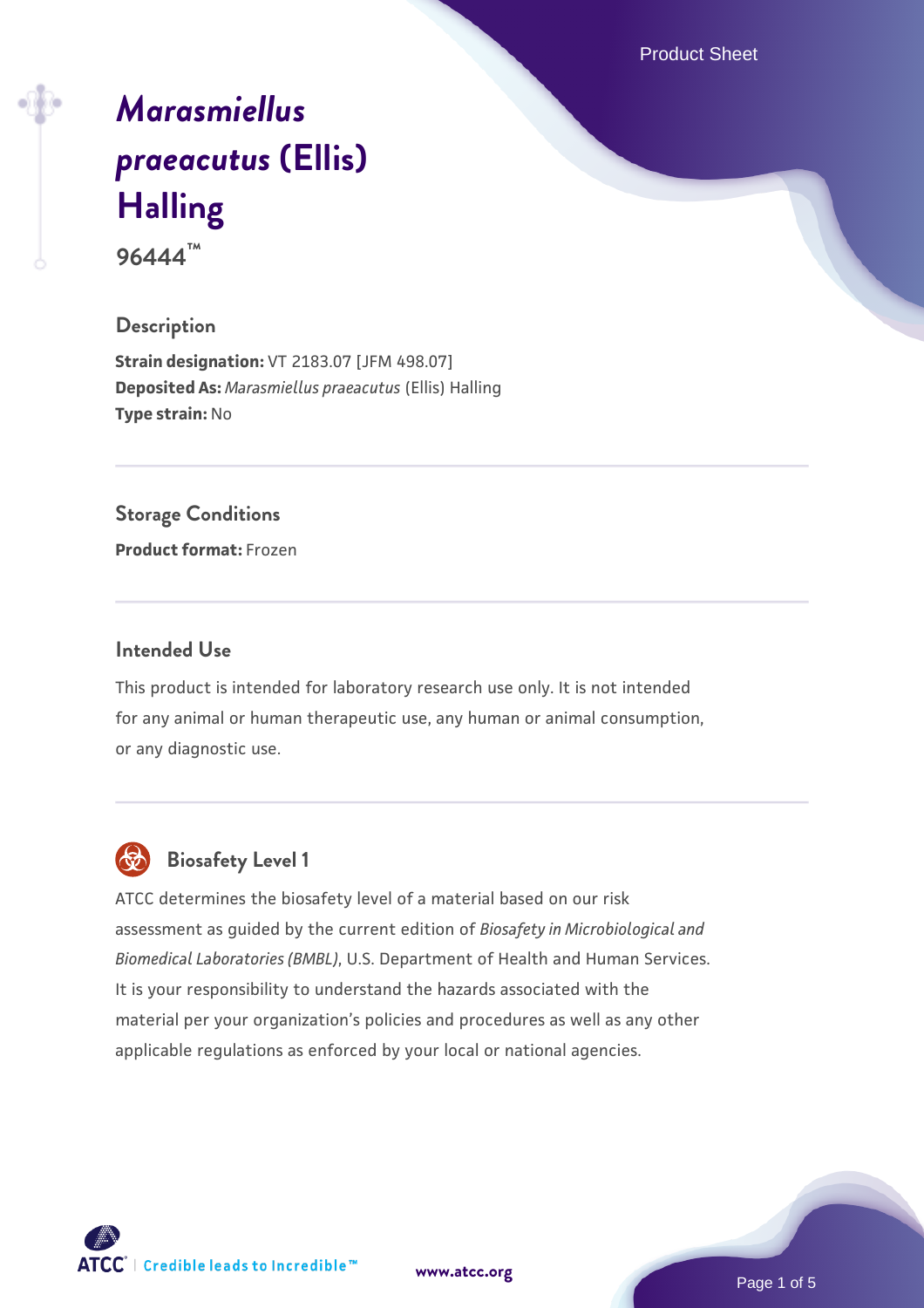#### *[Marasmiellus praeacutus](https://www.atcc.org/products/96444)* **[\(Ellis\) Halling](https://www.atcc.org/products/96444) Product Sheet Product Sheet Product Sheet 96444**

ATCC highly recommends that appropriate personal protective equipment is always used when handling vials. For cultures that require storage in liquid nitrogen, it is important to note that some vials may leak when submersed in liquid nitrogen and will slowly fill with liquid nitrogen. Upon thawing, the conversion of the liquid nitrogen back to its gas phase may result in the vial exploding or blowing off its cap with dangerous force creating flying debris. Unless necessary, ATCC recommends that these cultures be stored in the vapor phase of liquid nitrogen rather than submersed in liquid nitrogen.

## **Certificate of Analysis**

For batch-specific test results, refer to the applicable certificate of analysis that can be found at www.atcc.org.

## **Growth Conditions**

**Medium:**  [ATCC Medium 325: Malt extract agar \(Blakeslee's formula\)](https://www.atcc.org/-/media/product-assets/documents/microbial-media-formulations/3/2/5/atcc-medium-325.pdf?rev=146ec77015184a96912232dcb12386f9) **Temperature:** 25°C

## **Material Citation**

If use of this material results in a scientific publication, please cite the material in the following manner: *Marasmiellus praeacutus* (Ellis) Halling (ATCC 96444)

**References**



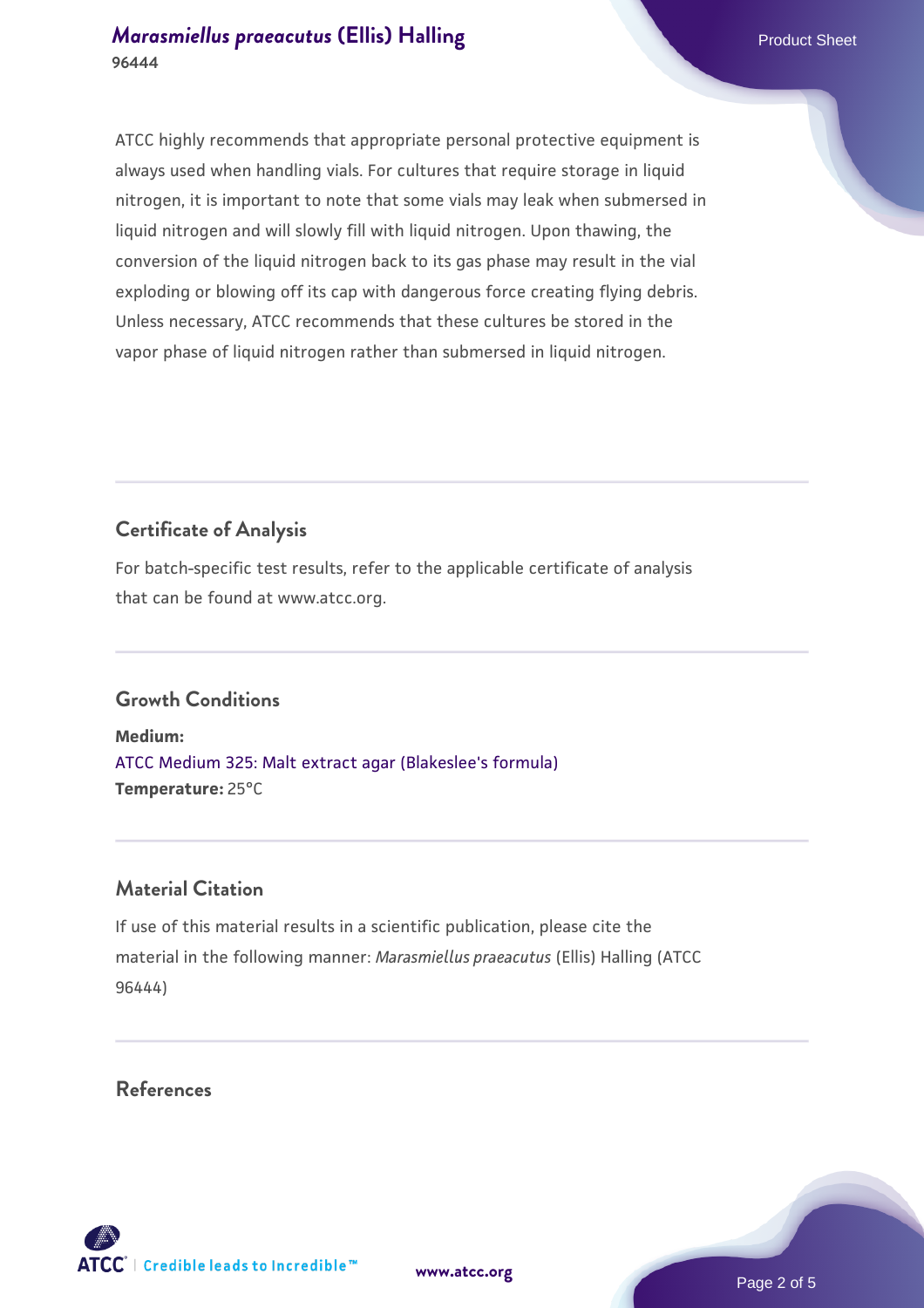#### *[Marasmiellus praeacutus](https://www.atcc.org/products/96444)* **[\(Ellis\) Halling](https://www.atcc.org/products/96444) Product Sheet Product Sheet Product Sheet 96444**

References and other information relating to this material are available at www.atcc.org.

#### **Warranty**

The product is provided 'AS IS' and the viability of ATCC® products is warranted for 30 days from the date of shipment, provided that the customer has stored and handled the product according to the information included on the product information sheet, website, and Certificate of Analysis. For living cultures, ATCC lists the media formulation and reagents that have been found to be effective for the product. While other unspecified media and reagents may also produce satisfactory results, a change in the ATCC and/or depositor-recommended protocols may affect the recovery, growth, and/or function of the product. If an alternative medium formulation or reagent is used, the ATCC warranty for viability is no longer valid. Except as expressly set forth herein, no other warranties of any kind are provided, express or implied, including, but not limited to, any implied warranties of merchantability, fitness for a particular purpose, manufacture according to cGMP standards, typicality, safety, accuracy, and/or noninfringement.

#### **Disclaimers**

This product is intended for laboratory research use only. It is not intended for any animal or human therapeutic use, any human or animal consumption, or any diagnostic use. Any proposed commercial use is prohibited without a license from ATCC.

While ATCC uses reasonable efforts to include accurate and up-to-date information on this product sheet, ATCC makes no warranties or representations as to its accuracy. Citations from scientific literature and patents are provided for informational purposes only. ATCC does not warrant



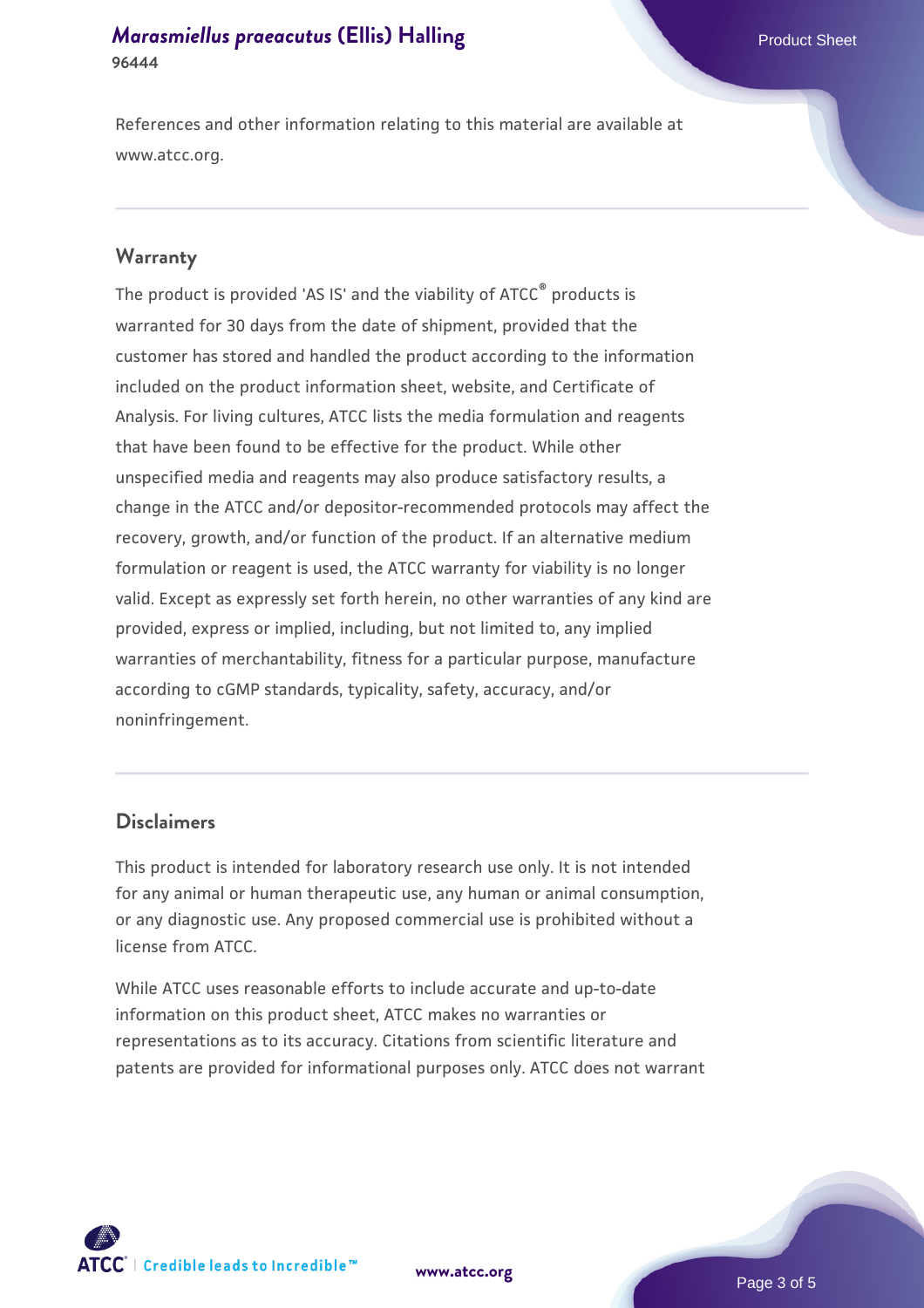#### *[Marasmiellus praeacutus](https://www.atcc.org/products/96444)* **[\(Ellis\) Halling](https://www.atcc.org/products/96444) Product Sheet Product Sheet Product Sheet 96444**

that such information has been confirmed to be accurate or complete and the customer bears the sole responsibility of confirming the accuracy and completeness of any such information.

This product is sent on the condition that the customer is responsible for and assumes all risk and responsibility in connection with the receipt, handling, storage, disposal, and use of the ATCC product including without limitation taking all appropriate safety and handling precautions to minimize health or environmental risk. As a condition of receiving the material, the customer agrees that any activity undertaken with the ATCC product and any progeny or modifications will be conducted in compliance with all applicable laws, regulations, and guidelines. This product is provided 'AS IS' with no representations or warranties whatsoever except as expressly set forth herein and in no event shall ATCC, its parents, subsidiaries, directors, officers, agents, employees, assigns, successors, and affiliates be liable for indirect, special, incidental, or consequential damages of any kind in connection with or arising out of the customer's use of the product. While reasonable effort is made to ensure authenticity and reliability of materials on deposit, ATCC is not liable for damages arising from the misidentification or misrepresentation of such materials.

Please see the material transfer agreement (MTA) for further details regarding the use of this product. The MTA is available at www.atcc.org.

### **Copyright and Trademark Information**

© ATCC 2021. All rights reserved. ATCC is a registered trademark of the American Type Culture Collection.

#### **Revision**

This information on this document was last updated on 2021-05-19

#### **Contact Information**



**[www.atcc.org](http://www.atcc.org)**